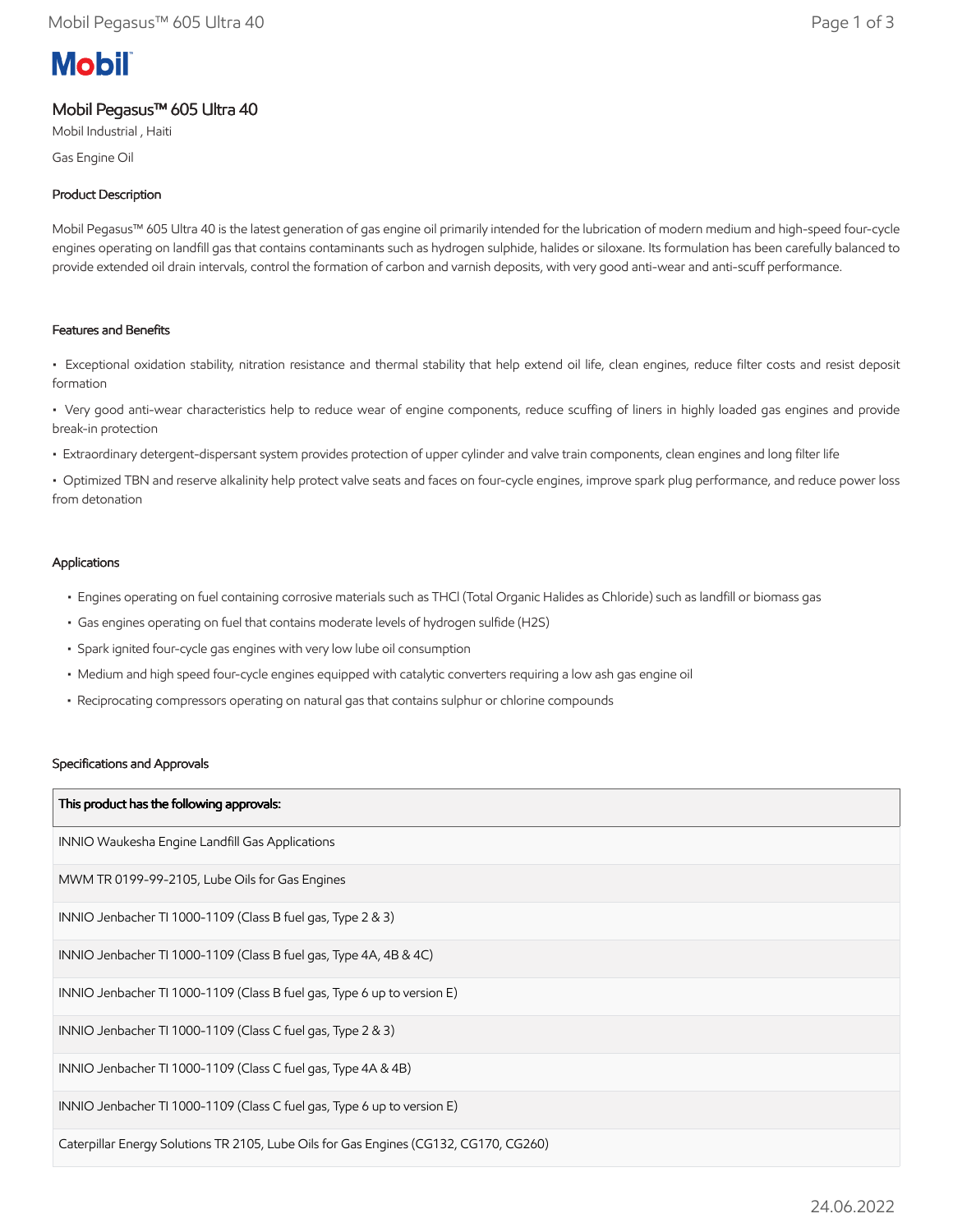#### This product has the following approvals:

#### MAN M 3271-4

INNIO Jenbacher TI 1000-1109 (CAT (catalyst) approved)

INNIO Jenbacher TI 1000-1109 (Class C fuel gas, Type 4A, 4B & 4C)

Rolls-Royce Solutions Augsburg (former MTU Onsite Energy) Gas Engine Series 400 - all engines operated with SCR catalyst and cleaned biogas (from digestion or sewage gas) and cleaned landfill gas

MAN M 3271-5

This product meets or exceeds the requirements of:

**Caterpillar** 

#### Properties and Specifications

| Property                                                   |               |
|------------------------------------------------------------|---------------|
| Grade                                                      | <b>SAE 40</b> |
| Ash, Sulfated, mass%, ASTM D874                            | 0.6           |
| Density @ 15.6 C, kg/l, ASTM D1298                         | 0.850         |
| Flash Point, Cleveland Open Cup, °C, ASTM D92              | 268           |
| Kinematic Viscosity @ 100 C, mm2/s, ASTM D445              | 15            |
| Kinematic Viscosity @ 40 C, mm2/s, ASTM D445               | 138           |
| Pour Point, °C, ASTM D97                                   | $-21$         |
| Viscosity Index, ASTM D2270                                | 110           |
| Base Number - Xylene/Acetic Acid, mg KOH/g, ASTM D2896 (*) | 5.7           |

(\*) use of other ASTM approved solvents may yield different results

#### Health and safety

Health and Safety recommendations for this product can be found on the Material Safety Data Sheet (MSDS) @ [http://www.msds.exxonmobil.com/psims](http://www.msds.exxonmobil.com/psims/psims.aspx) /psims.aspx

All trademarks used herein are trademarks or registered trademarks of Exxon Mobil Corporation or one of its subsidiaries unless indicated otherwise 03-2022